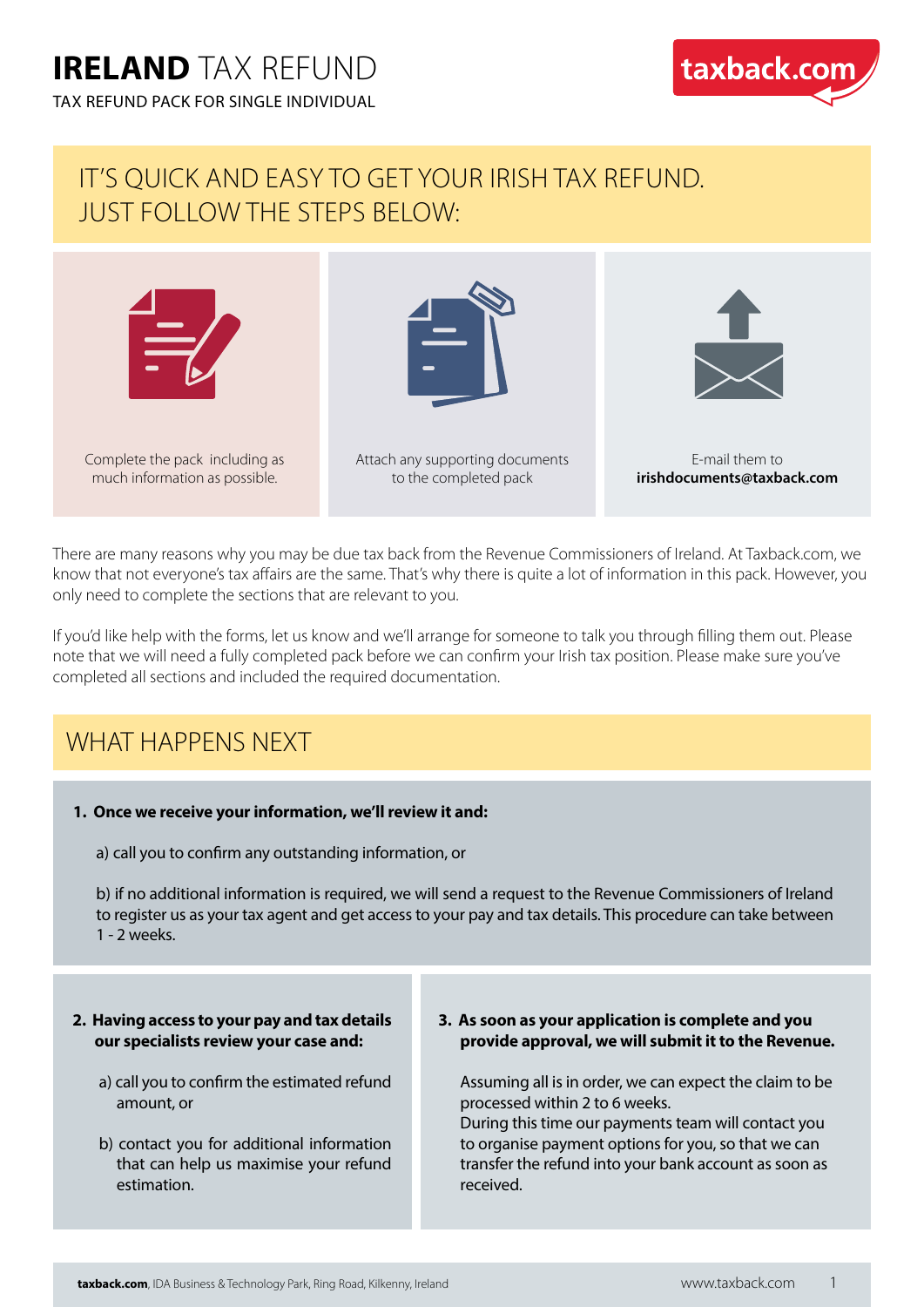

#### TAX REFUND PACK FOR SINGLE INDIVIDUAL

| PERSONAL INFORMATION<br><b>First Name</b>                                                                                                                                                                                                               |                             |                                  |                                                             |                        |                           |  |  |
|---------------------------------------------------------------------------------------------------------------------------------------------------------------------------------------------------------------------------------------------------------|-----------------------------|----------------------------------|-------------------------------------------------------------|------------------------|---------------------------|--|--|
|                                                                                                                                                                                                                                                         | Surname                     |                                  |                                                             |                        |                           |  |  |
| PPS No<br>Nationality*                                                                                                                                                                                                                                  |                             |                                  | Date of Birth $\frac{1}{2}$ / $\frac{1}{2}$ / $\frac{1}{2}$ |                        |                           |  |  |
| Divorced<br>Separated<br>Marital status:<br>Single<br>Married                                                                                                                                                                                           | Widowed                     |                                  | Registered Civil Partnership                                |                        |                           |  |  |
| Single Treatment $ \mathbf{v} $<br>If Married or in a Registered Civil Partnership please indicate your basis of assessment: Jointly Assessed<br>Separately Assessed                                                                                    |                             |                                  |                                                             |                        |                           |  |  |
| Home Address                                                                                                                                                                                                                                            |                             |                                  | <b>Phone Number</b>                                         |                        |                           |  |  |
| Email                                                                                                                                                                                                                                                   |                             | How did you hear of our service? |                                                             |                        |                           |  |  |
| * If you are a Non EU citizen, please include a copy of your Photo Id (such as Passport, Driving License or National ID Card) and information regarding your permission to work in<br>Ireland (please supply copy of visa or work permit, if relevant). |                             |                                  |                                                             |                        |                           |  |  |
|                                                                                                                                                                                                                                                         | <b>TAX YEARS</b>            |                                  |                                                             |                        |                           |  |  |
| Are you working in Ireland at present?<br>Yes<br>No                                                                                                                                                                                                     |                             |                                  |                                                             |                        |                           |  |  |
| tax year                                                                                                                                                                                                                                                | 2011                        | 2012                             | 2013                                                        | 2014                   | 2015                      |  |  |
| Please indicate the years for which you wish to claim a tax refund                                                                                                                                                                                      | Yes $ v $ No                | Yes $ v $ No                     | Yes $ v $ No                                                | Yes<br>No <sub>1</sub> | Yes<br>No                 |  |  |
| Please indicate if you have applied for these tax refunds before                                                                                                                                                                                        | Yes $\boxed{\mathbf{v}}$ No | NoV<br>$Yes$                     | Yes $\mathbf{v}$ No                                         | Yes<br>No <sub>1</sub> | Yes<br>No <sub>1</sub>    |  |  |
| If yes, Amount received                                                                                                                                                                                                                                 | €                           | €                                | €                                                           | €                      | €                         |  |  |
| If yes, Credits, Reliefs, Expenses Claimed (if known)                                                                                                                                                                                                   |                             |                                  |                                                             |                        |                           |  |  |
| Have you received correspondence from the Revenue Commissioners?<br>If yes, please send us relevant copies by email.<br>No<br>Yes                                                                                                                       |                             |                                  |                                                             |                        |                           |  |  |
|                                                                                                                                                                                                                                                         |                             |                                  |                                                             |                        |                           |  |  |
|                                                                                                                                                                                                                                                         | <b>RESIDENCY QUESTIONS</b>  |                                  |                                                             |                        |                           |  |  |
| Time outside Ireland If relevant, please state the approximate number of full days spent outside Ireland:                                                                                                                                               |                             |                                  |                                                             |                        |                           |  |  |
| 2013<br>2011                                                                                                                                                                                                                                            |                             | 2015                             |                                                             |                        |                           |  |  |
| If you have spent significant time in another country or have just moved here we need to know more about your residency situation:                                                                                                                      |                             |                                  |                                                             |                        |                           |  |  |
| Please provide (where relevant) your entry date ____/____/___________ to Ireland and exit / proposed exit date ____/____/______                                                                                                                         |                             |                                  |                                                             |                        |                           |  |  |
| Working Abroad If you have worked abroad in the last 4 years and paid any tax there please provide details:                                                                                                                                             |                             |                                  |                                                             |                        |                           |  |  |
| Country $\overline{\phantom{a}}$                                                                                                                                                                                                                        |                             |                                  |                                                             |                        |                           |  |  |
|                                                                                                                                                                                                                                                         | <b>INCOME SECTION</b>       |                                  |                                                             |                        |                           |  |  |
| If you received income from the following sources, please tick where appropriate:                                                                                                                                                                       |                             |                                  |                                                             |                        |                           |  |  |
| tax year                                                                                                                                                                                                                                                | 2011                        | 2012                             | 2013                                                        | 2014                   | 2015                      |  |  |
| <b>Employment Income</b>                                                                                                                                                                                                                                | Yes<br>$\vert$ No $\vert$   | $Yes \mid No \mid$               | $Yes \mid \neg No \mid$                                     | $Yes \mid No \mid$     | Yes<br>$\vert$ No $\vert$ |  |  |
| How many employers did you have in the year?                                                                                                                                                                                                            |                             |                                  |                                                             |                        |                           |  |  |
| What was your primary occupation each year?                                                                                                                                                                                                             |                             |                                  |                                                             |                        |                           |  |  |
| Jobseeker's Benefit                                                                                                                                                                                                                                     | No<br>Yes                   | Yes<br>$\mathsf{No}$             | No<br>Yes                                                   | $\mathsf{No}$<br>Yes   | Yes<br>No <sub>1</sub>    |  |  |

Please state what the other social welfare payment(s) were related to

**taxback.com**, IDA Business & Technology Park, Ring Road, Kilkenny, Ireland www.taxback.com 2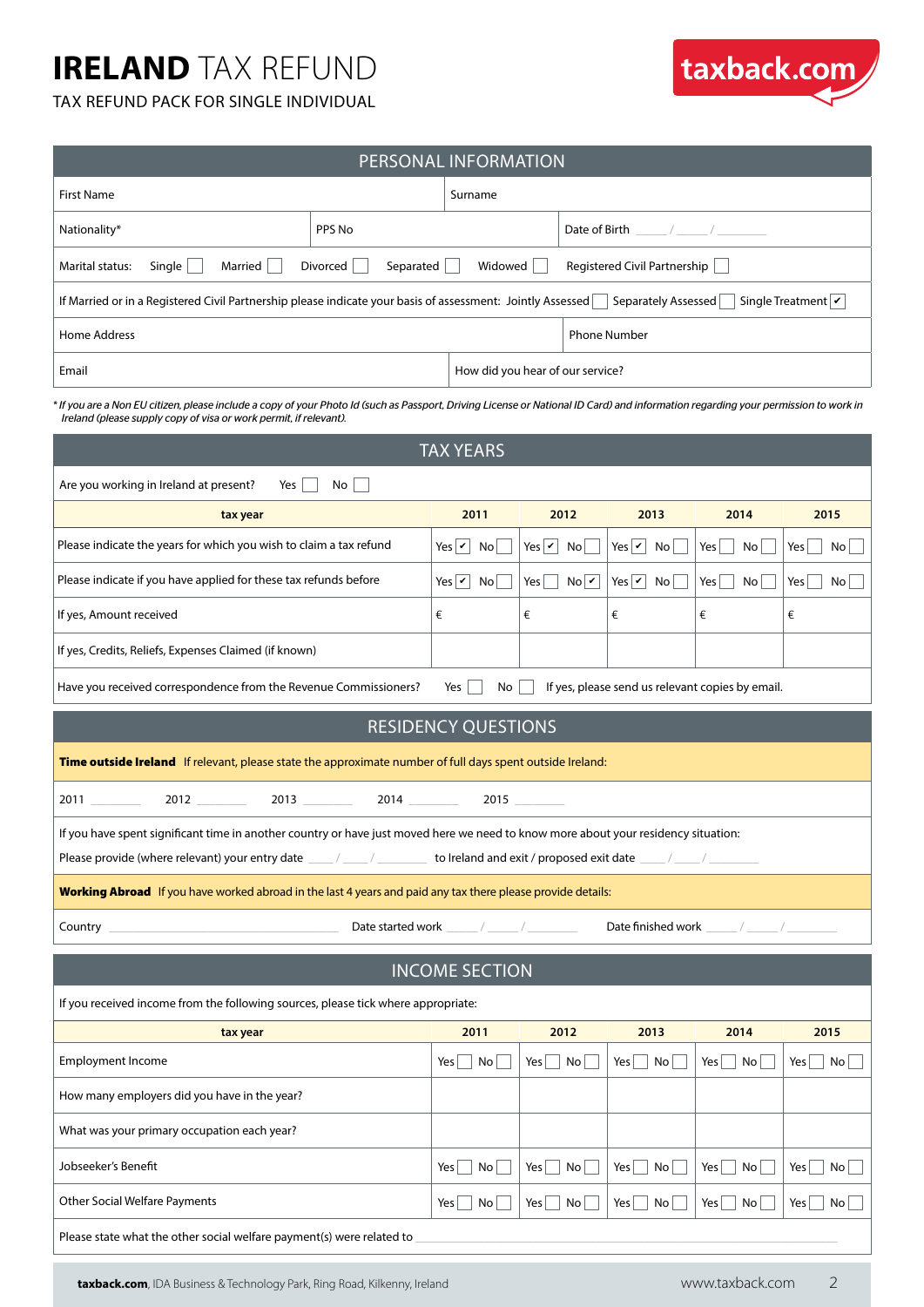#### TAX REFUND PACK FOR SINGLE INDIVIDUAL



| INCOME SECTION                                                                                                                         |           |             |                                     |                        |                          |  |
|----------------------------------------------------------------------------------------------------------------------------------------|-----------|-------------|-------------------------------------|------------------------|--------------------------|--|
| Please indicate if you had any other sources of income (eq. rental<br>income, dividend income, deposit interest, foreign income, etc.) | No<br>Yes | No l<br>Yes | Yes <sub>1</sub><br>No <sub>1</sub> | No <sub>1</sub><br>Yes | No l<br>Yes <sub>1</sub> |  |
| If yes, please provide details.                                                                                                        |           |             |                                     |                        |                          |  |

*NOTE: In order to expedite your application, please send any Payment Form(s) you may have in respect of your employment - eg P60/P45/ IL/USC certificates to irishdocuments@taxback.com. If you don't have them don't worry, you can still claim your refund without them.*

#### TAX CREDITS AND EXPENSES

| Tax credits and expenses may significantly increase your refund.                                                                                                      |                     |                                                                              |                              |  |  |  |  |
|-----------------------------------------------------------------------------------------------------------------------------------------------------------------------|---------------------|------------------------------------------------------------------------------|------------------------------|--|--|--|--|
| Rental Credit: Please provide details for each tenancy in the last 4 years. If you only started renting after 07/12/2010 you will not be eligible for Rent Tax Credit |                     |                                                                              |                              |  |  |  |  |
| <b>Tenancy 1</b>                                                                                                                                                      |                     |                                                                              |                              |  |  |  |  |
|                                                                                                                                                                       | Tenancy finish date | $\frac{1}{\sqrt{2}}$                                                         | Monthly rent paid $\in$      |  |  |  |  |
| Landlord/Estate agent name                                                                                                                                            |                     | Landlord's PPS Number                                                        |                              |  |  |  |  |
| Landlord/Estate agent address                                                                                                                                         |                     |                                                                              |                              |  |  |  |  |
| Address of rented property                                                                                                                                            |                     |                                                                              |                              |  |  |  |  |
| <b>Tenancy 2</b>                                                                                                                                                      |                     |                                                                              |                              |  |  |  |  |
|                                                                                                                                                                       | Tenancy finish date | $\frac{1}{2}$                                                                | Monthly rent paid $\in$      |  |  |  |  |
| Landlord/Estate agent name                                                                                                                                            |                     | Landlord's PPS Number                                                        |                              |  |  |  |  |
| Landlord/Estate agent address                                                                                                                                         |                     |                                                                              |                              |  |  |  |  |
| Address of rented property                                                                                                                                            |                     |                                                                              |                              |  |  |  |  |
| <b>Tenancy 3</b>                                                                                                                                                      |                     |                                                                              |                              |  |  |  |  |
|                                                                                                                                                                       | Tenancy finish date | $\frac{1}{\sqrt{1-\frac{1}{2}}}\left( \frac{1}{\sqrt{1-\frac{1}{2}}}\right)$ | Monthly rent paid $\epsilon$ |  |  |  |  |
| Landlord/Estate agent name                                                                                                                                            |                     | Landlord's PPS Number                                                        |                              |  |  |  |  |
| Landlord/Estate agent address                                                                                                                                         |                     |                                                                              |                              |  |  |  |  |
| Address of rented property                                                                                                                                            |                     |                                                                              |                              |  |  |  |  |

*Note: in case you had more than 3 tenancies in the last 4 years, please provide details on different page*

| <b>TAX CREDITS AND EXPENSES CONTINUED</b>                                                                         |             |              |                       |             |             |  |
|-------------------------------------------------------------------------------------------------------------------|-------------|--------------|-----------------------|-------------|-------------|--|
| tax year                                                                                                          | 2011        | 2012         | 2013                  | 2014        | 2015        |  |
| Were you a full medical card holder during the years?                                                             | Yes<br>No l | No l<br>Yes, | No l<br>$Yes_{\perp}$ | No l<br>Yes | No l<br>Yes |  |
| If yes, please provide the medical card number                                                                    |             |              |                       |             |             |  |
| Have you paid service charges (i.e. bin charges) ?<br>(Service charges are based on the previous tax year spend.) |             | €            | n/a                   | n/a         | n/a         |  |